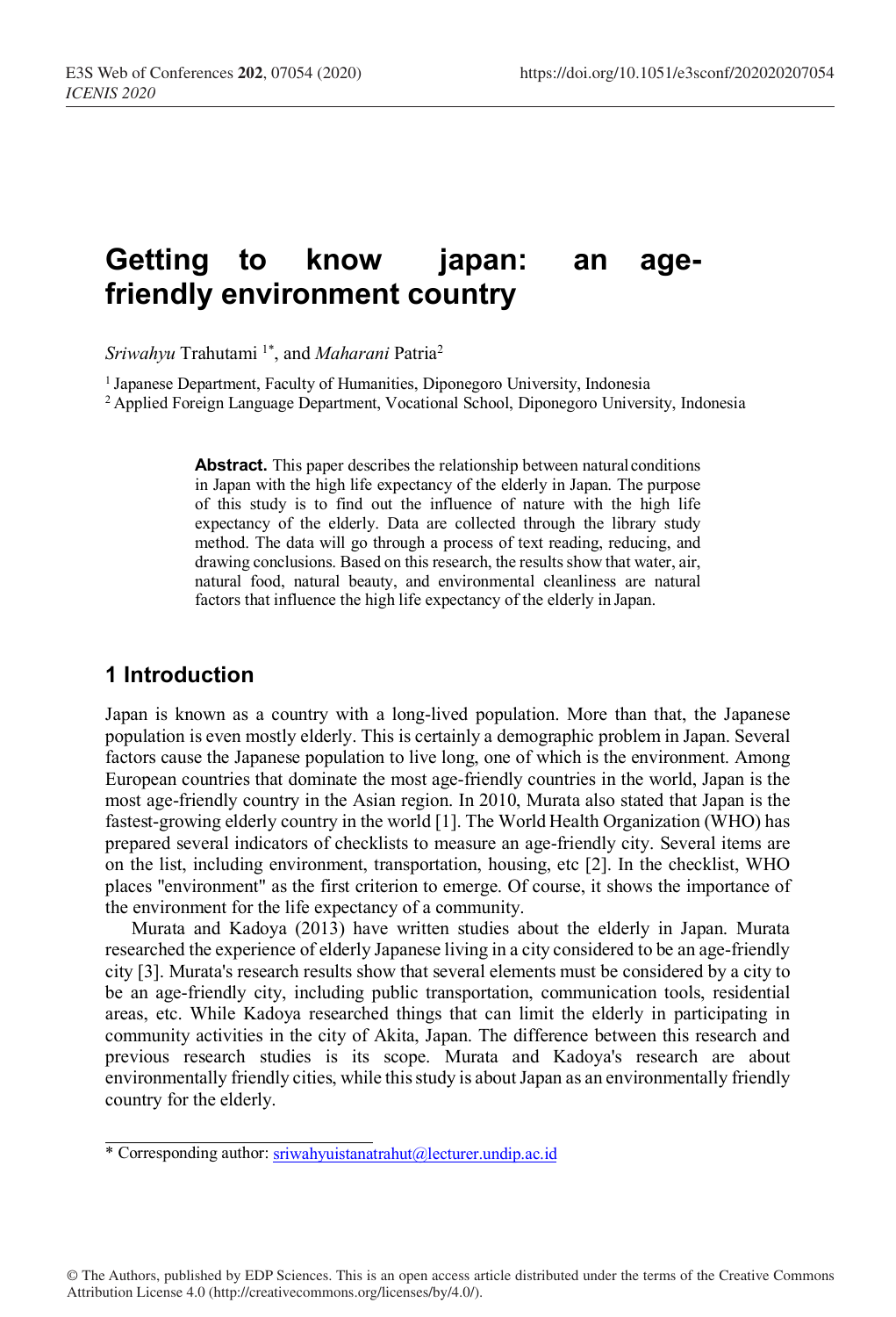Various factors support why Japanese life expectancy is high. Apart from lifestyle and eating habits, we believe that environment also influences a lot. Surely, a clean and healthy environment cannot be granted without government support and public awareness. Based on the above description, we intend to examine the natural factors that make Japan an elderly environment-friendly country. In particular, this study will show the natural condition in Japan so that the elderly have a high life expectancy. Besides natural conditions, all elderly's outdoor activities and cultural activities related to nature will also describe in this paper. Through this research, we would like to outline how the environment in Japan related to the high life expectancy of Japanese.

### **2 Methods**

This research is a descriptive study with a qualitative approach. Descriptive research is a research method that is used to describe or to analyse a research result but not used to make broader conclusions [4]. While the qualitative approach is an approach that is used to investigate, to discover, to describe, and to explain the quality or features of social influence that cannot be explained, measured, or illustrated by a quantitative approach [5]. Conducting this research, we use 3 steps of research, they are collecting data, analysing data, and making a conclusion. The following is a breakdown of each stage.

To collect data, we use a library research method. The library research method is used to collect relevant information from the object of the study. The library research method isa method of collecting data by conducting some text readings activities of books, literature, notes, and reports about problem formulation in this article [6]. In this research, we use journal articles and newspaper articles that discuss what makes Japan has an age-friendly environment. The collected paper will be analysed in a data analysis process. They are text reading, reduction, data display, and conclusion. In the reducing process, we discard data that has no relevance to this article.

Based on the data obtained, we describe the condition of Japan's natural environment as an age-friendly environment. Collected data will be described based on the latest survey or data. The description will later become a data display in this article and also play a role to conclude. By doing these steps, the problem in this article will go answered. This study will only describe the relationship between nature and the high life expectancy of the elderly in Japan. Other factors that influence will be used only as support, considering that several factors influence the high life expectancy of the elderly in Japan.

## **3 Result and Discussion**

#### **3.1 Age-friendly Environment Country**

An age-friendly environment is a term that refersto a comfortable environment for the elderly to live in. Comfortable for the Elderly means good for their Health and has convenient facilities for the elderly. According to WHO, Age-friendly environments foster health and well-being and the participation of people as they age [2]. They are accessible, equitable, inclusive, safe, and secure, and supportive. They promote health and prevent or delay the onset of disease and the loss of bodily functions. The term "Age-Friendly Environment" means a friendly environment for a specific age group. In this case, it is understandable that this term does not only refer to the elderly, but also for a specific age group such as children. However, this term has been referred to as 60-year old above people [1].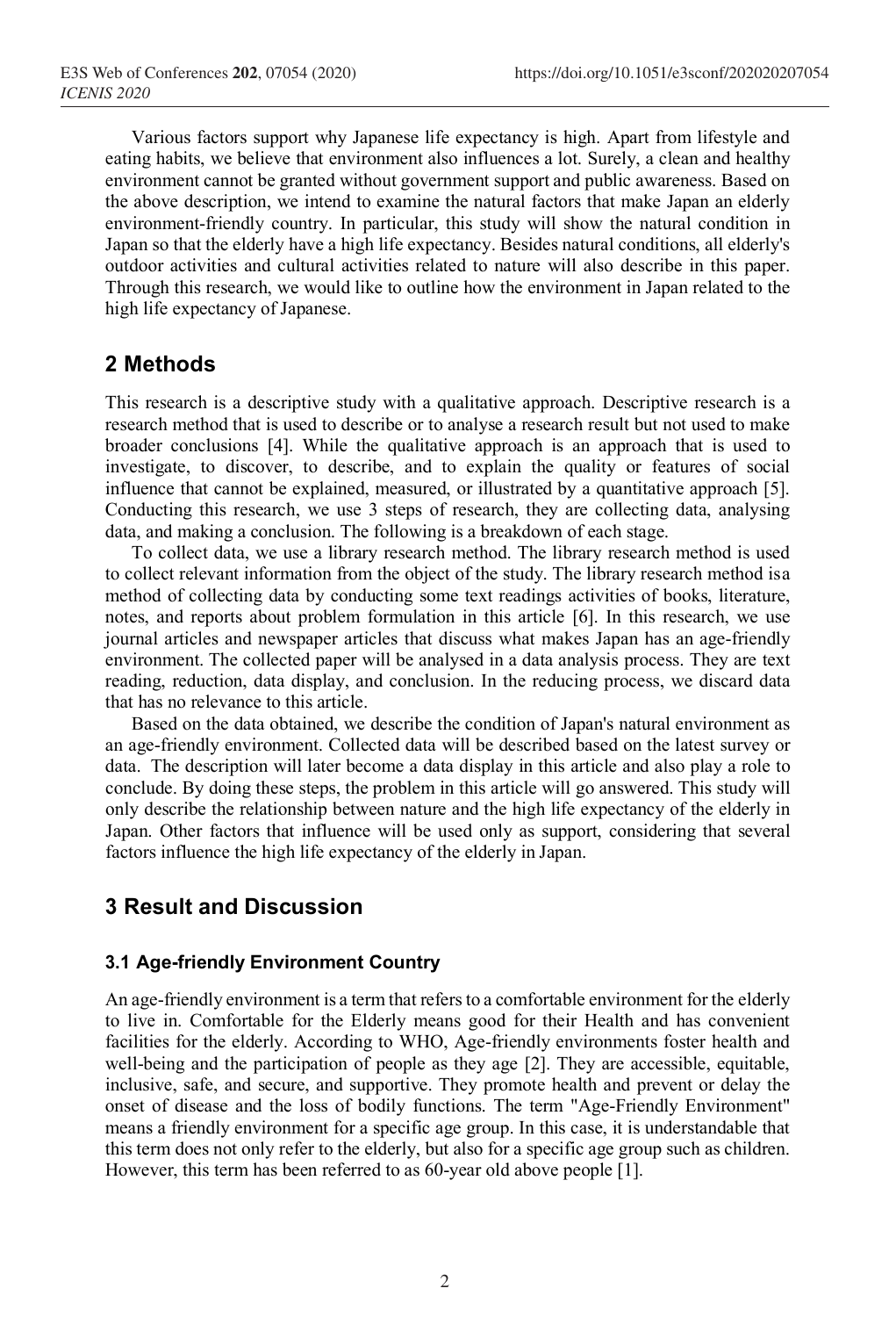By implementing an environment that is friendly to the elderly, a country can extend the life expectancy of its population. An age-friendly environment is one of the benchmarks of whether a comfortable environment to live in or not. In general, 2 factors cause the environment to be called the age-friendly environment, namely natural and human factors. The Elderly can live long and healthy because of the natural conditions that support but also supported by adequate government facilities in the place where he lives. This study only limits discussion on natural factors that make Japan one of the age-friendliest countriesin the world.

It is essential to become an age-friendly country because it's like declaring that a country has a healthy and clean environment. The role of government in a country to provide facilities to the elderly such as health facilities, pension, transportation, etc are supporting the high life expectancy. Other than that, the relationship between the high life expectancy of the elderly with natural environment shows how people could live in harmony with nature. Maintaining the beauty of nature may provide various benefits for humans. The following will explain how the relation of nature (water, sun, air, etc.) to the high life expectancy of Japanese.

#### **3.2 Elements of Nature**

1. Water

Water in Japan is so clean, even tap water in Japan is also safe for direct consumption. Ditches and rivers in Japan are so clean that fish can live in it. Clean water in Japan is inseparable from the role of the Japanese government in the water sanitation process. The Japanese government is very concerned about the disposal of waste. They regulated the people to dispose of rubbish with a strict system. Japanese also not allowed to drain wastewater into sewers. Water is also essential for health. Japan is a nation that loves to bath to refresh the body. Soaking their body to warm water inside a bathtub at home, at a public bath, or a hot spring has been a habit for Japanese for a long time ago. Japanese believe that A hot spring could ward off various diseases.

#### 2. Air

Based on the Air Quality Index (AQI), Tokyo- the most populous city in Japan, averagely has air quality "moderate level" and "good level" [7]. Based on the ranking of air quality and city pollution published on the iqair.com, Tokyo ranks 73 out of 97 cities. Followed by Osaka at number 86, Kobe at number 94, and Kyoto at number 96 (Updated 9 June 2020). It means that some big cities in Japan have good air quality and low city pollution. It certainly influenced the health of the Japanese people, especially the elderly. The air in Japan is less polluted because Japanese people always use public transportation.

3. Natural Foods

Japanese people like consuming natural foods such as seafood, rice, beans, and vegetables. The Japanese have started eating fish from the Jomon era. This habit also continues to this day. Japanese usually consume raw fish or undercooked. Also, natural food that is often consumed by the Japanese is fermented soybean foods, such as miso and natto. Researchers have even proven that the intake ofsoy fermentation decreases blood pressure,reducing blood cholesterol levels, inhibiting osteoporosis, etc [8]. As mentioned by Trahutami (2019) that, the basic ingredients of Japanese cuisine made from natural sugar, salt, vinegar, *shouyu*,and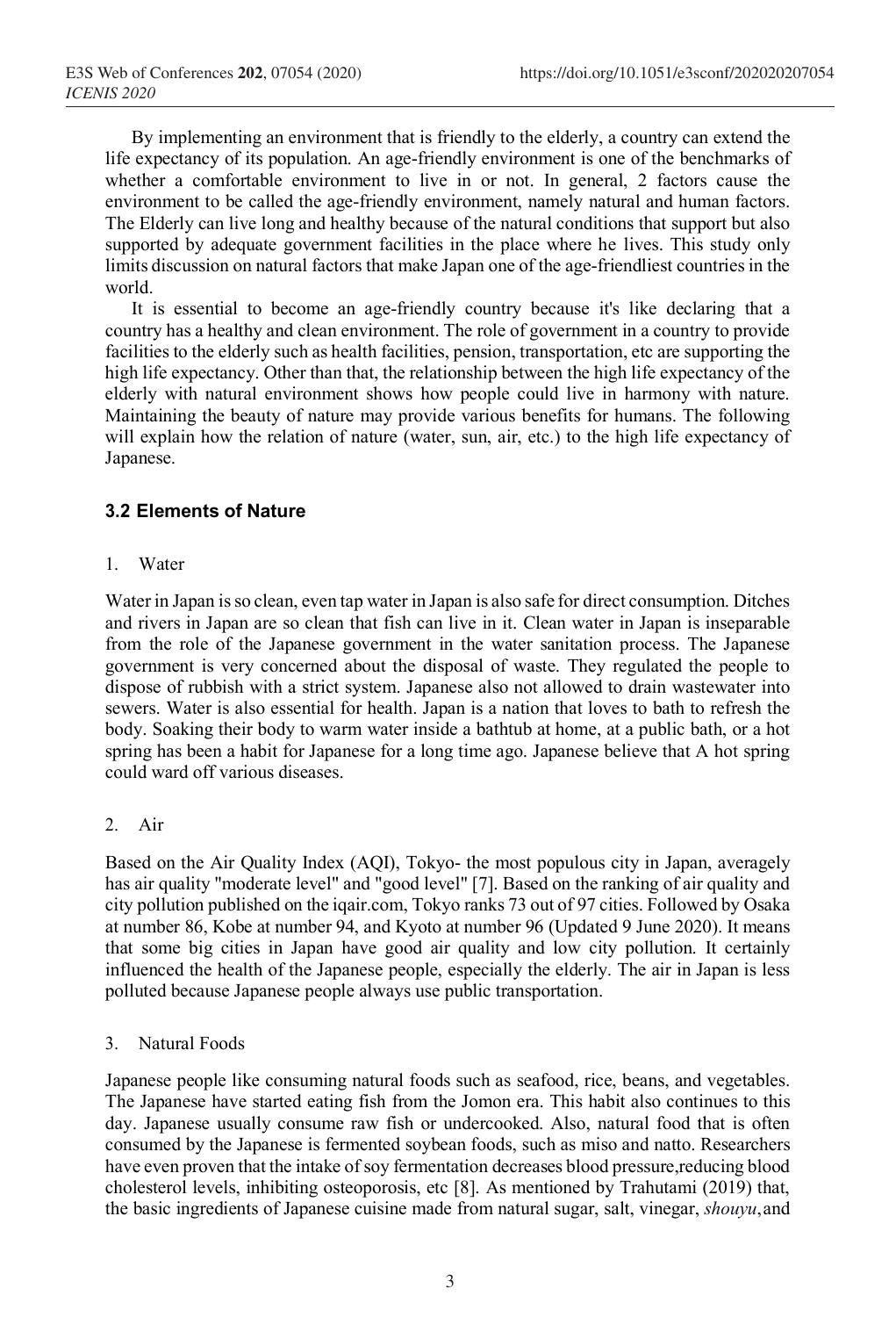miso affect the high life expectancy of Japanese people [9] . The order of adding the spices and the habit of eating miso soup at breakfast made from soy fermentation greatly influence on the health of Japanese.

#### 4. Natural Beauty

Japan is famous for its high level of stress. This can be proved by the high number of suicides. On the other hand, the Japanese have a high life expectancy. The number of Japanese people who live longer is inseparable from how they manage stress. In this case, Japanese people do a lot of natural activities to reduce stress, such as *hanami*, *tsukimi*, *shinrinyoku*, etc. Japanese have the culture to enjoy the beauty of nature. They enjoy the beauty of nature for relaxation and as a form of appreciation of nature. With activities related to nature, the Japanese will always remember to appreciate nature and give thanks for what nature has provided inlife.

#### 5. Environment

In 2020, according to the Environmental Performance Index (EPI), Japan was ranked the 12th cleanest country in the world [10]. Other cleanest countries are dominated by European countries. Japan is the only Asian representative country that has the highest rank. Environmental cleanliness has a great influence on Japanese health, especially in maintaining the life expectancy of the elderly. From a long time ago, Japan has been adopting natural cleanliness from Shintoism and Buddhism, which both teach harmonious life with nature. Shinto existed in Japan before the Buddha. The principle taught by Shinto is purity. In this case, cleanliness is a concept of divinity. The concept of Shinto is in harmony with Buddha. It makes Buddha quickly accepted in Japan. Just like Shinto, Buddha also emphasized the teachings of harmony in life with nature. One of Buddha's concepts is harmonious life with nature that could run by maintaining the cleanliness and beauty of nature.

### **3.3 Environment for The Elderly**

Hanibuchi (2011) researched the relationship between the environment and the physical activity of the elderly in Japan [11]. The results of the research stated that there are sports activities such as jogging and walking in leisure time is greatly affect in improving the quality of life of the elderly. Also, the village of Ogimi in Okinawa prefecture is known as 'Long-Life Village' [12]. The nickname arises because the elderly in the village utilizing sea, mountains, rivers, etc to support their healthy and clean lifestyle. They tend to consume natural resources into nutritious food. Japanese generally believe that what is provided by nature is the best consumption for the body. A combination of consuming natural foods and doing physical activities is trusted could maintain health [13]. In Japan, after retirement, the elderly will try to find other activities to fill his time. For the elderly retiring does not mean resting at home, but rather a challenge for themselves how to stay productive in the golden age.

Also, the elderly in Japan often do physical activities such as gardening, farming, socializing activities, volunteering, etc [14]. Those activities are carried out with clean air and clear water, which makes their activities more comfortable and enjoyable. Japanese believe that water and air can be mentally healthy so that they are far from stress. In addition to factors from nature as described above, elderly Japanese also like to involve themselves in natural activities in groups. In Japan, many elderlies go with their groups to climb mountains together. Uniquely, the elderly group is always busy planning and doing activities together. It is common for an elderly in Japan to join several elderly groups at once to fill his spare time. The Elderly usually groups according to their interests. Some of them attend English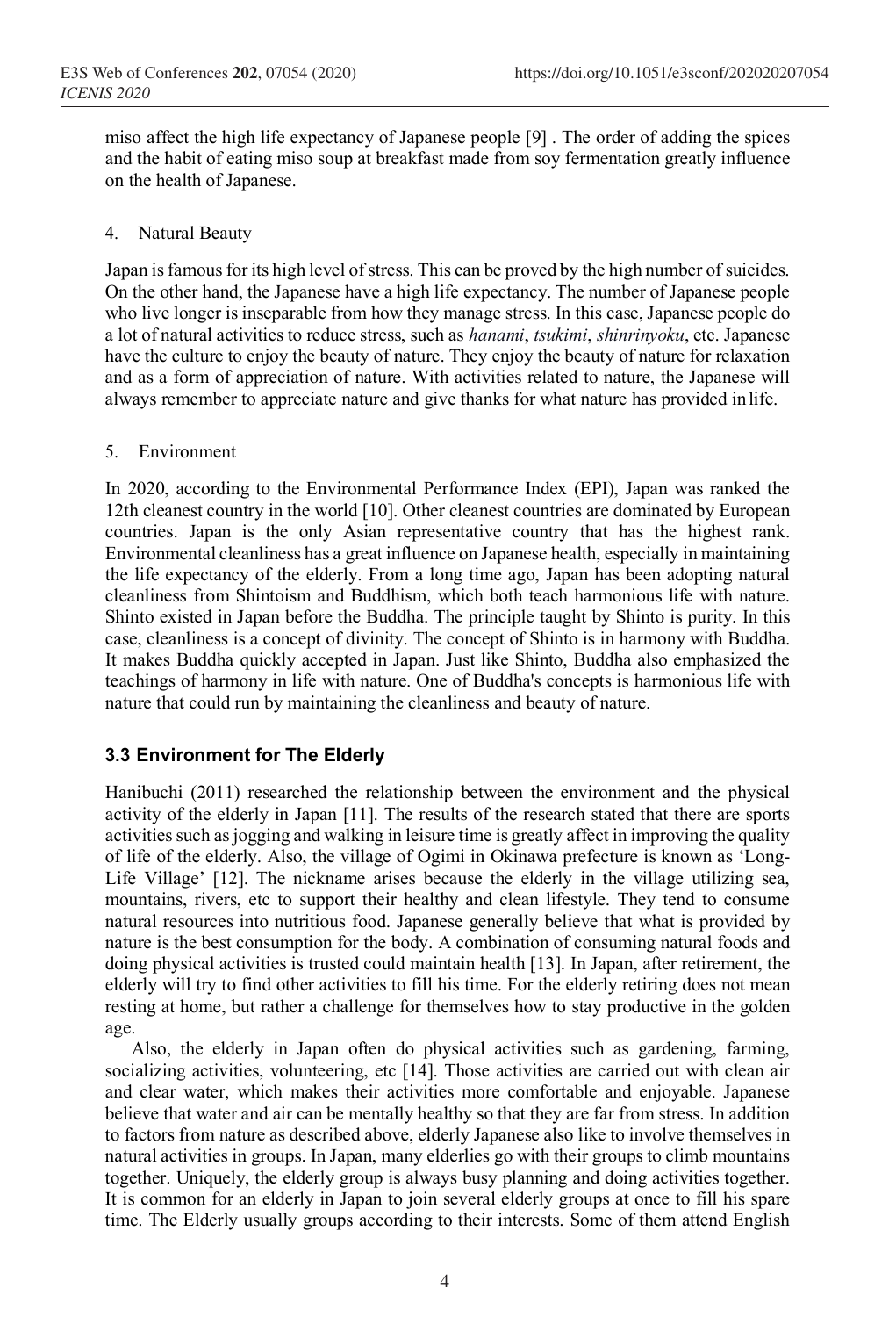learning groups, weaving learning groups, elderly gymnastics groups, etc.

Besides, the elderly in Japan also love going abroad to enjoy nature and local cultural tourism. As tourists, places like seas, natural sceneries, and mountains become some favourite destinations for the Japanese elderly. The Japanese believe that back to nature will give all the benefits of the goodness of nature, thus making a healthy body and soul. Nature is the source of all the goodness of life that must always be preserved. The Japanese nation is a nation that embraces the philosophy of living side by side in harmony with nature [15]. So do not be surprised if their care for nature makes them healthy and Long life.

# **4 Conclusion**

Based on the results of the analysis of this study it can be concluded that Japan has natural resources such as water, air, natural food, natural beauty, and environmental cleanlinessthat can support the lives of the Japanese to have a high life expectancy. The tendency of the independent life of the Japanese makes the elderly more actively think independently not to depend on the young generation and be smart in utilizing their natural environment. This can be proven by the lifestyle of the people in Ogimi village, Okinawa, which prioritizes healthy living by utilizing the surrounding natural environment. Moreover, the Japanese carry the philosophy of harmony or  $wa$  ( $\overline{A}$ ) to always remind them to live side by side with nature. Also, to continue to live in harmony with nature, the role of government is necessary.

# **References**

- 1. H. Murata, "From "Age-Friendly" Cities to "Aging-Friendly" Cities: Japanese Experience," in *Age Friendly Cities With Cooperation and Participation Regional Conference*, Hong Kong, (2011)
- 2. World Health Organization, "Age-friendly environments," 15 June 2020. [Online]. Available: https://www.who.int/ageing/projects/age-friendlyenvironments/en/#:~:text=Age%2Dfriendly%20World&text=Age%2Dfriendly%20env i ronments%20foster%20health,of%20disease%20and%20functional%20decline.
- 3. Y. Kadoya, "Towars an Age-Friendly City" The Constraints Preventing the Elderly's Participation in Community Programs in Akita City," J.WWOP 17, 101-108 (2013)
- 4. Sugiyono, Metode Penelitian Kuantitatif Kualitatif dan R&D, Bandung: Alfabeta, (2012).
- 5. Saryono, Metode Penelitian Kualitatif, Jakarta: Raja Grafindo Persada, (2010).
- 6. M. Nazir, Metode Penelitian, Bogor: Ghalia Indonesia, (2013).
- 7. Air, Index Quality, "Index Quality Air," 19 June 2020. [Online]. Available: https://www.iqair.com/id/world-air-quality-ranking.
- 8. M. Miller and K. Makise, "Natto and Its Active Ingredient Nattokinase: A Potent and Safe Thrombolytic Agent," J.ACT 8, 157-164 (2004)
- 9. S. I. Trahutami, "Choumiryou dan Harapan Hidup Orang Jepang," J.EJKA 2, 144-149, (2019)
- 10. Environmental Performance Index, "2020 EPI Results," 19 June 2020. [Online]. Available: https://epi.yale.edu/epi-results/2020/component/epi.
- 11. T. Hanibuchi, "Neighborhood Built Environment and Physical Activity of Japanese Older Adults: Results From the Aichi Gerontological Evaluation Study (AGES)," J.BMCPH 11, 657 (2011)